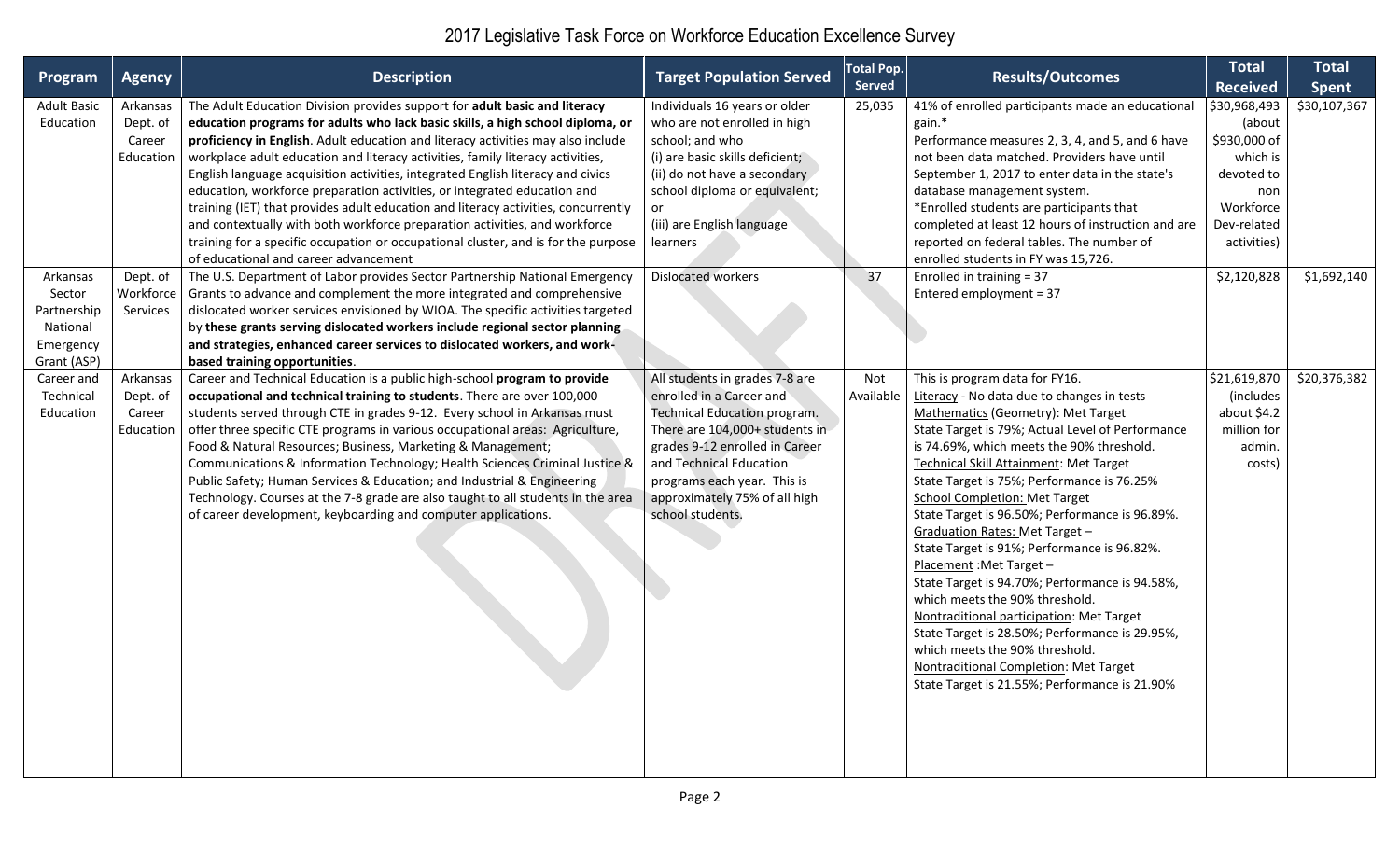| Program                                                                  | <b>Agency</b>                                 | <b>Description</b>                                                                                                                                                                                                                                                                                                                                                                                                                                                                                                                                                                                                                                                                                                                                                                                                                                                                | <b>Target Population Served</b>                                                                                                             | <b>Total Pop.</b><br><b>Served</b>            | <b>Results/Outcomes</b>                                                                                                                                                                                                                                                                                                                                                                                                                                                                                                                         | <b>Total</b><br><b>Received</b> | <b>Total</b><br><b>Spent</b> |
|--------------------------------------------------------------------------|-----------------------------------------------|-----------------------------------------------------------------------------------------------------------------------------------------------------------------------------------------------------------------------------------------------------------------------------------------------------------------------------------------------------------------------------------------------------------------------------------------------------------------------------------------------------------------------------------------------------------------------------------------------------------------------------------------------------------------------------------------------------------------------------------------------------------------------------------------------------------------------------------------------------------------------------------|---------------------------------------------------------------------------------------------------------------------------------------------|-----------------------------------------------|-------------------------------------------------------------------------------------------------------------------------------------------------------------------------------------------------------------------------------------------------------------------------------------------------------------------------------------------------------------------------------------------------------------------------------------------------------------------------------------------------------------------------------------------------|---------------------------------|------------------------------|
| Career Coach                                                             | Dept. of<br>Career<br>Education               | The College and Career Coach Component is designed to motivate and support<br>Arkansas students and adults achieve their goals as it relates to college and<br>career planning through intensive hands-on, programs and services. College and<br>Career Coaches work with students in the $7th - 12th$ grade. In the middle and<br>high schools, Career Coaches work in partnership with the Career Orientation<br>Instructors and School Counselors to assist with the development and revision<br>college and career plans for their students. The Arkansas Career Coach<br>program provides assistance and information for resources in the areas of:<br>academic tutoring, career counseling, college preparation and admission,<br>financial aid guidance, mentoring, and other supports necessary for post-<br>secondary education/training access, retention, and success. | Students ranging from 7th-12th<br>grades.                                                                                                   | 27,139                                        | College Going Rate: Increase of 4%<br>ACT Score: Increase of .79 pts<br>Remediation Rate: Decrease of 3.94%<br>Applications for Financial Aid: Increase of 16.8%                                                                                                                                                                                                                                                                                                                                                                                | \$1,500,000                     | \$863,459                    |
| Job-Driven<br>National<br>Emergency<br>Grant<br>JD NEG AR-25)            | Dept. of<br>Workforce<br><b>Services</b>      | The U.S. Department of Labor provides Job-Driven National Emergency Grant<br>funding to drive strategies identified in the January 30, 2014 Presidential<br>Memorandum on Job-Driven Training for Workers at the local level. States will<br>use grants to implement new or expanded local and regional job-driven<br>partnerships that will serve more dislocated workers and achieve better<br>employment-related outcomes for this group of workers.                                                                                                                                                                                                                                                                                                                                                                                                                           | <b>Dislocated workers</b>                                                                                                                   | 0 (Grant<br>ended<br><b>June 30,</b><br>2017) | Enrolled in training $= 0$<br>Entered employment = 13                                                                                                                                                                                                                                                                                                                                                                                                                                                                                           | \$765,704                       | \$80,579                     |
| <b>MSHA Training</b><br>(Mine<br>Safety and<br>Health<br>Administration) | Arkansas<br>Dept. of<br>Labor                 | The Mine Safety and Health Administration (MSHA) Training program is<br>responsible for providing, upon request, the safety training programs<br>required by federal MSHA. This includes such courses as New Miner Training,<br>Annual Refresher Training, First Aid and CPR. Assistance with the development<br>of the federal MSHA training plan is also provided.                                                                                                                                                                                                                                                                                                                                                                                                                                                                                                              | The mining industry is the target<br>population, including miners<br>employed by mine operators<br>and contractors employed at<br>the mine. | 2,996                                         | 1. As of August 1, 2017, a total of 2,996 individual<br>miners and contractors have been trained. (Grant<br>period runs with federal fiscal year ending 9/30/2017.)<br>2. Course evaluations are reviewed for adjustments<br>to training courses or instructor approaches by the<br>Program Coordinator. One adjustment in training<br>protocol was made this fiscal year as a result of<br>course evaluations.<br>3. As of August 1, 2017, no student was<br>recommended for additional training.<br>4. Monthly reports were timely submitted. | \$179,534                       | \$156,396                    |
| <b>OSHA</b><br>Consultation<br>Program                                   | Arkansas<br>Dept. of<br>Labor                 | The Safety Division, OSHA Consultation Division is responsible for assisting<br>employers in complying with federal OSHA requirements and reducing work-<br>related injuries and illnesses. The division employs safety consultants, industria<br>hygienists, and supervisors who work only with industries and employers who<br>request their help. Small high-hazard industries receive priority for services.                                                                                                                                                                                                                                                                                                                                                                                                                                                                  | private sector employers and<br>employees                                                                                                   | 10,688                                        | The actual results or outcomes are contained in<br>the 'Consultation Annual Performance Report FY<br>2016' submitted separately.                                                                                                                                                                                                                                                                                                                                                                                                                | \$1,423,633                     | \$1,221,608                  |
| Riverside<br>Vocational<br>Technical<br>School                           | Riverside<br>Vocationa<br>Technical<br>School | Riverside Vocational Tech. School provides vocational technical educational<br>opportunities to qualified persons incarcerated in the Dept. of Correction and<br>Dept. of Community Corrections thus enabling them to enter the world of work<br>with basic skills necessary to succeed in their chosen professions. This is achieved<br>by full-time certificate classes of 1,440 hours. We also provide short-term classes,<br>NCCER Credentials and apprenticeship opportunities. Some additional training is<br>provided through a co-operative with Ark. Correctional Industry.                                                                                                                                                                                                                                                                                              | Qualified persons incarcerated<br>in the Department of Correction<br>and the Department of<br><b>Community Corrections</b>                  | 870                                           | Currently involved in a Board of Correction<br>assessment evaluating jobs related to training.<br>Typically approximately 35% of the inmates<br>served will receive a full completion certificate<br>with approximately 70% employed upon release.                                                                                                                                                                                                                                                                                              | \$2,301,199                     | \$2,174,304                  |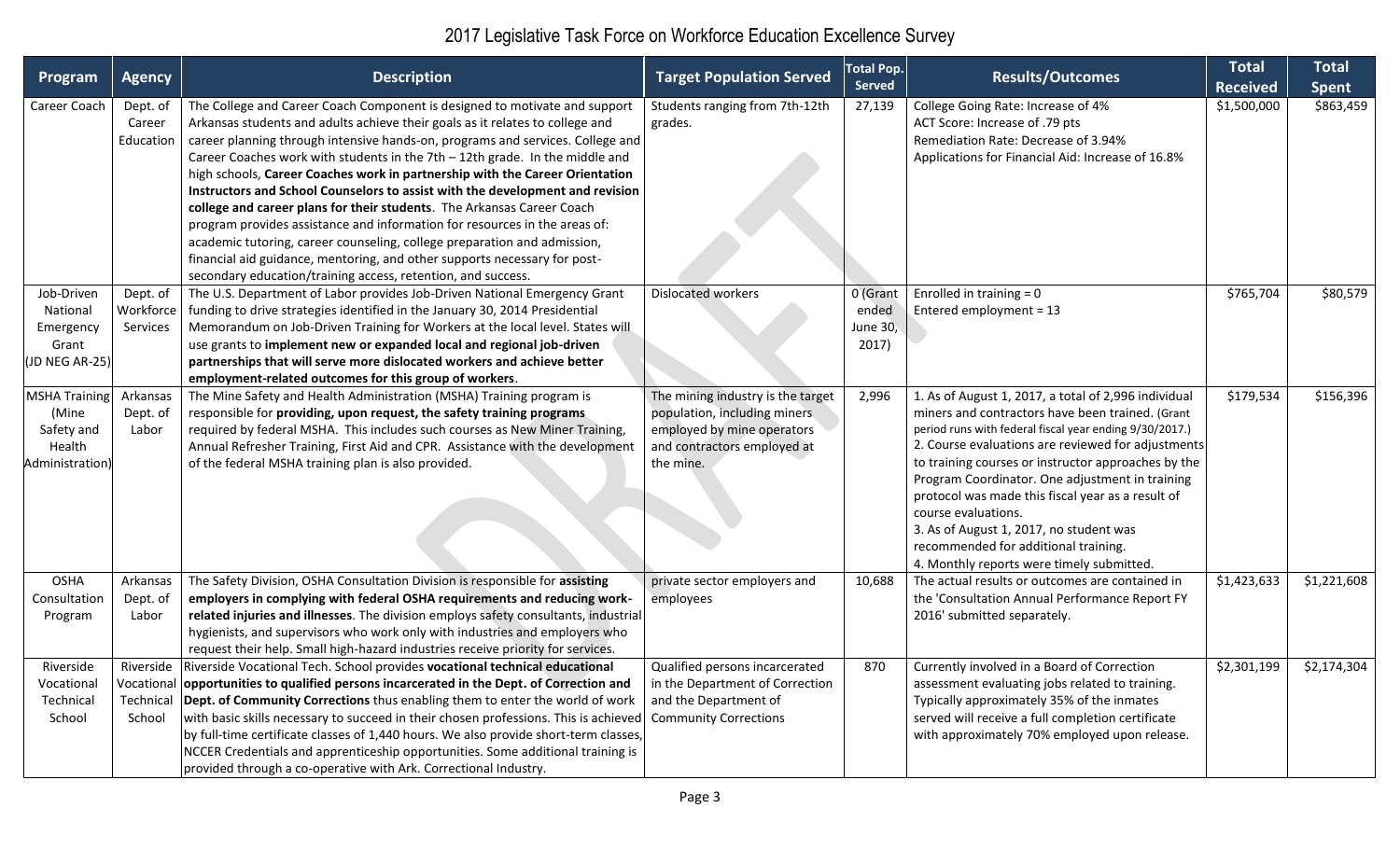| Program                              | <b>Agency</b>                     | <b>Description</b>                                                                                                                                                                                                                                                                                                                                                                                                                                                                                                                                                                                                                                                | <b>Target Population Served</b>                                                                                                                                                                                                                                                                                   | <b>Total Pop.</b><br><b>Served</b> | <b>Results/Outcomes</b>                                                                                                                                                                                                                                                                                                                                                                                                                                                                                                                                                                                                                                                                                                         | <b>Total</b><br><b>Received</b> | <b>Total</b><br><b>Spent</b> |
|--------------------------------------|-----------------------------------|-------------------------------------------------------------------------------------------------------------------------------------------------------------------------------------------------------------------------------------------------------------------------------------------------------------------------------------------------------------------------------------------------------------------------------------------------------------------------------------------------------------------------------------------------------------------------------------------------------------------------------------------------------------------|-------------------------------------------------------------------------------------------------------------------------------------------------------------------------------------------------------------------------------------------------------------------------------------------------------------------|------------------------------------|---------------------------------------------------------------------------------------------------------------------------------------------------------------------------------------------------------------------------------------------------------------------------------------------------------------------------------------------------------------------------------------------------------------------------------------------------------------------------------------------------------------------------------------------------------------------------------------------------------------------------------------------------------------------------------------------------------------------------------|---------------------------------|------------------------------|
| Secondary<br>Centers                 | Dept. of<br>Career<br>Education   | Secondary technical centers are designed to provide career and technical<br>education programs too costly for the local high schools to offer. These centers<br>are typically sponsored by high schools, post-secondary technical institutes,<br>post-secondary institutions, or an education service cooperative. There are<br>currently 25 centers with 24 satellite locations designed to serve high school<br>students within a defined geographical region. In May 2016, the Career<br>Education and Workforce Development Board approved two new pilot centers:<br>the Black River Technical College in Pocahontas and Ark. State University in<br>Newport. | <b>Secondary Education Students</b>                                                                                                                                                                                                                                                                               | 9,000                              | N/A                                                                                                                                                                                                                                                                                                                                                                                                                                                                                                                                                                                                                                                                                                                             | \$20,136,380                    | \$20,136,680                 |
| SNAP<br>Employment<br>and Training   | Dept. of<br>Human<br>Services     | The Supplemental Nutrition Assistance Program Employment & Training (SNAP<br>E&T) program promotes long-term self-sufficiency and independence by<br>preparing SNAP recipients for employment through work-related education<br>and training activities. The goal of SNAP E&T is to assist SNAP recipients in<br>obtaining employment, including provision of work opportunities for 18- to 50-<br>year-old Able-Bodied Adults Without Dependents (ABAWDs) through<br>participation in work programs and education and training activities.                                                                                                                       | SNAP Able bodied adults<br>without children, ages 18-50.<br>Also, all SNAP recipients may<br>volunteer for the program if not<br>receiving TANF or UI benefits.                                                                                                                                                   | 1,582                              | 1,380 Employment Plans Developed (Partial Data)<br>303-GED Progress Attained<br>225-Employment Attained<br>37% of those with Employment Plans created<br>attained a positive outcome of Educational Gain<br>or Employment Attained.                                                                                                                                                                                                                                                                                                                                                                                                                                                                                             | \$2,063,098                     | \$938,166                    |
| Trade<br>Adjustment<br>Assistance    | Dept. of<br>Workforce<br>Services | The Trade Adjustment Assistance (TAA) Program is a federal entitlement<br>program that assists U.S. workers who have lost or may lose their jobs as a<br>result of foreign trade. This program seeks to provide adversely affected<br>workers with opportunities to obtain the skills, credentials, resources, and<br>support necessary to become reemployed.                                                                                                                                                                                                                                                                                                     | A TAA petition identifies a<br>worker group at a specific firm<br>or subdivision and covers all<br>individuals in that group. A<br>group of workers may be eligible<br>for TAA if their jobs are lost or<br>threatened due to trade-related<br>circumstances as determined<br>subsequent to DOL<br>investigation. | 461                                | FY17 Q1<br>FY17 Q2<br>Measure<br>Target<br>Training Exp.<br>85%-115% Discrepancy Discrep<br>TRA Exp.<br>85% - 115% Pass<br>Pass<br>A/RTAA Exp.<br>85% - 115% Discrepancy Pass<br>Job Srch/Reloc Exp 85-115%<br>Pass<br>Pass<br>99.8%<br>100%<br>99.8%<br>Tenure<br>ONET<br>100%<br>100.0%<br>100.0%<br><b>ISP</b><br>100.0%<br>95.0%<br>100%<br><b>NAICS</b><br>90%<br>93.1%<br>99.8%<br>98.0%<br>Credential<br>70%<br>94.6%<br>100.0%<br>55%<br>100.0%<br>Rapid Response<br>96.4%<br>95.7%<br>Case Mgt<br>75%<br>70.3%<br>68.6%<br>Training Completion 75%<br>Agent Liable 75%<br>95.9%<br>95.4%<br>Emp After Exit 100%<br>100.0%<br>100.0%<br>100.0%<br>100.0%<br>Wages Prior 100%<br>100.0%<br>Wages Following100%<br>100.0% | \$6,440,810                     | \$5,475,395                  |
| Training and<br>Education<br>Program | Arkansas<br>Dept. of<br>Labor     | The Training and Education Program of the AOSH Division provides first aid<br>and CPR courses upon request. This may include employers, businesses,<br>organizations, non-profit groups, or state or local government agencies.                                                                                                                                                                                                                                                                                                                                                                                                                                   | Any employee group whose<br>training would improve<br>workplace safety and health.                                                                                                                                                                                                                                | 640                                | 1. During FY 2017, a total of 640 individuals<br>received training in basic First Aid and CPR.<br>2. Course evaluations are reviewed for<br>adjustments to training courses or instructor<br>approaches by the Program Coordinator.<br>3. Monthly reports were timely submitted.                                                                                                                                                                                                                                                                                                                                                                                                                                                | \$95,165                        | \$95,165                     |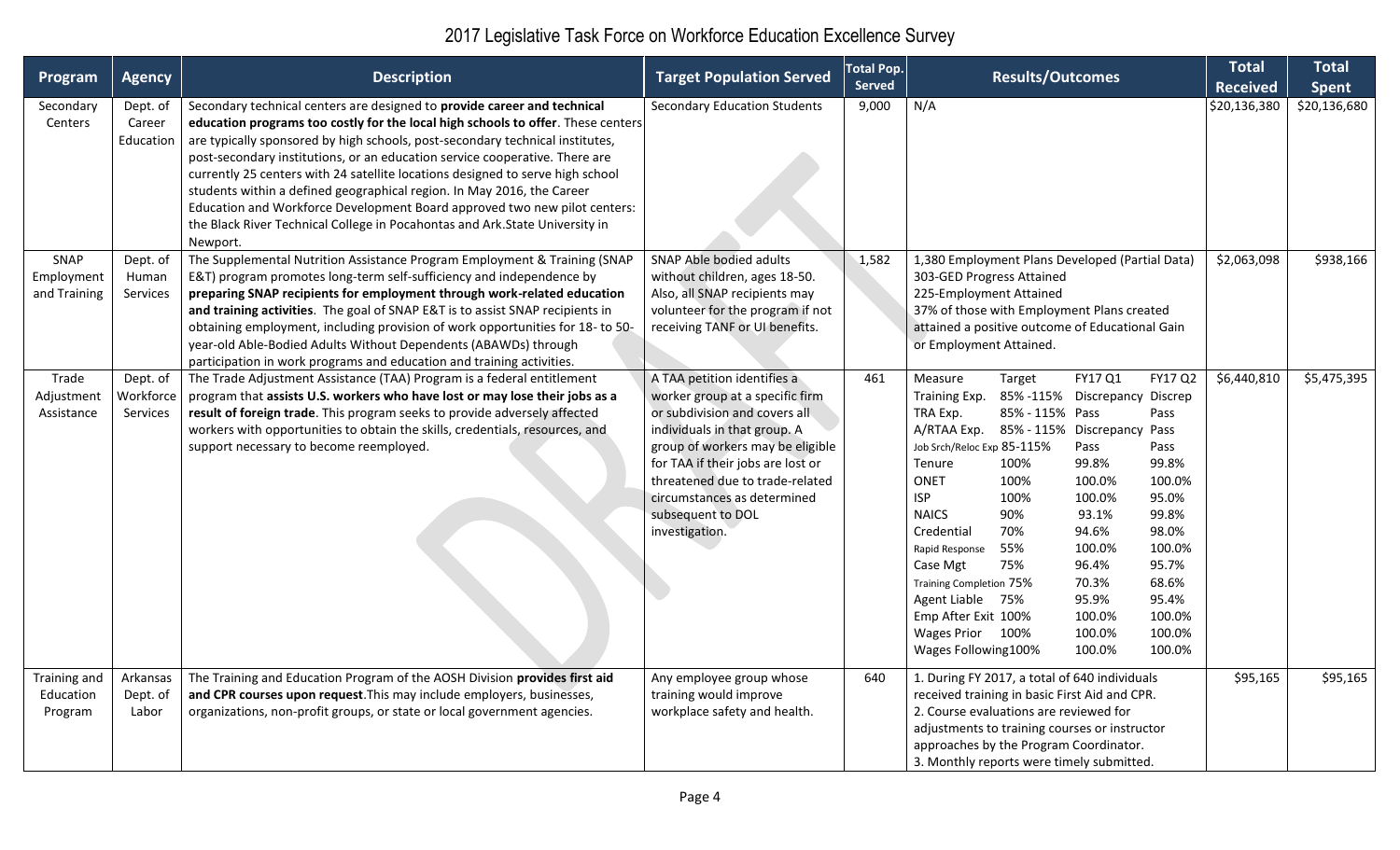| Program                                                                  | <b>Agency</b>                                                     | <b>Description</b>                                                                                                                                                                                                                                                                                                                                                                                                                                                                                                                                                                                                                                                                                                                       | <b>Target Population Served</b>                                                                                                                                                                                                                                                                                       | <b>Total Pop.</b><br><b>Served</b> | <b>Results/Outcomes</b>                                                                                                                                                     | <b>Total</b><br><b>Received</b> | <b>Total</b><br><b>Spent</b> |
|--------------------------------------------------------------------------|-------------------------------------------------------------------|------------------------------------------------------------------------------------------------------------------------------------------------------------------------------------------------------------------------------------------------------------------------------------------------------------------------------------------------------------------------------------------------------------------------------------------------------------------------------------------------------------------------------------------------------------------------------------------------------------------------------------------------------------------------------------------------------------------------------------------|-----------------------------------------------------------------------------------------------------------------------------------------------------------------------------------------------------------------------------------------------------------------------------------------------------------------------|------------------------------------|-----------------------------------------------------------------------------------------------------------------------------------------------------------------------------|---------------------------------|------------------------------|
| Transitional<br>Employment<br>Assistance<br>(TEA)                        | Dept. of<br>Workforce<br>Services                                 | The State-administered TEA program serves families in every political<br>subdivision in the State. TEA is federally funded by the U.S. Department of<br>Health and Human Services under the TANF block grant. TEA provides time-<br>limited cash assistance to needy families with (or expecting) children and<br>provides parents work training and other supportive services they need in<br>order to attain permanent self-sufficiency.<br>Families with minor children can receive TANF for a total of 24 months over a<br>lifetime. Adult recipients are generally expected to become self-sufficient<br>within that time limit.                                                                                                    | Low-income adults with children<br>under the age of 18 in the<br>home, whose income is \$223 or<br>less per month. The program<br>also serves non-custodial<br>parents through Fatherhood and<br>Prison Re-entry programming.<br>The CPI program is extended to<br>those 250% of the Federal<br>Poverty Level or less | 9,300                              | The Administration for Children & Families, Office<br>of Family Assistance has not issued the final<br>performance measure as of August 8, 2017.                            | \$65,754,527                    | \$51,523,443                 |
| Vocational<br>Rehabilitation<br>(VR)/<br>Supported<br>Employment<br>(SE) | Arkansas<br>Dept. of<br>Career<br>Education<br>Rehab.<br>Services | The Workforce Innovation and Opportunities Act of 2014, which included re-<br>authorization of the Rehabilitation Act of 1973, requires state rehabilitation<br>agencies to provide a coordinated set of activities designed to help persons<br>with physical or mental impairments prepare for and achieve gainful<br>employment. These activities can consist of post-secondary education,<br>vocational training, integrated employment, continuing employment,<br>continuing and adult education, and adult services.                                                                                                                                                                                                                | Persons with physical, mental<br>illness, and cognitive disabilities,<br>with special emphasis on<br>services to those with the most<br>severe disabilities.                                                                                                                                                          | 13,863                             | Performance measure outcomes for FY17 are in<br>the process of being compiled in collaboration the<br>Department of Workforce Services and the<br>Arkansas Research Center. | \$63,213,708                    | \$49,527,835                 |
| WIOA Title I<br>Adult &<br>Dislocated<br>Worker<br>Program               | Dept. of<br>Workforce<br>Services                                 | The Workforce Innovation and Opportunity Act of 2014 (WIOA) established the<br>Adult and Dislocated Worker Programs as part of the One-Stop services<br>delivery system.<br>The One Stop delivery system provides universal access to an integrated<br>array of labor exchange services so that workers, job seekers and businesses<br>can find the services they need in one stop and frequently under one roof in<br>easy-to-find locations.<br>The Adult Program serves individuals ages 18 years of age and older by<br>providing access to basic and individual career services.<br>The Dislocated Worker Program serves adults who are unemployed through<br>no fault of their own or who have received an official layoff notice. | Adult Program - any job seeker<br>who is 18 years of age and older<br>Dislocated Worker - adult who is<br>unemployed or has received<br>official lay-off notice                                                                                                                                                       | 19,929                             | The Workforce Innovation and Opportunity Act<br>(WIOA) implemented new performance measures<br>for which performance data will not be available<br>until June 30, 2018.     | \$3,602,552                     | \$4,531,240                  |
| Workforce<br><b>Initiative Act</b><br>Regional<br>Workforce<br>Program   | Arkansas<br>Dept. of<br>Higher<br>Education                       | Passed into law in 2015, the Workforce Initiative Act Regional Workforce Grant<br>Program seeks to create a statewide, comprehensive structure enabling<br>students in Arkansas universities, community colleges and secondary centers<br>to participate in career and technical education programs developed with<br>input from area employers.                                                                                                                                                                                                                                                                                                                                                                                         | High school students; college<br>students; currently employed<br>individuals seeking career<br>advancement/new career path;<br>job seeking individuals; GED<br>graduates; Adult Education<br><b>Accelerating Opportunities</b><br>students; unemployed or<br>underemployed; low-income<br>workers; incumbent workers  | 5,020                              | Provided through attachment                                                                                                                                                 | \$8,406,120                     | \$4,693,868                  |